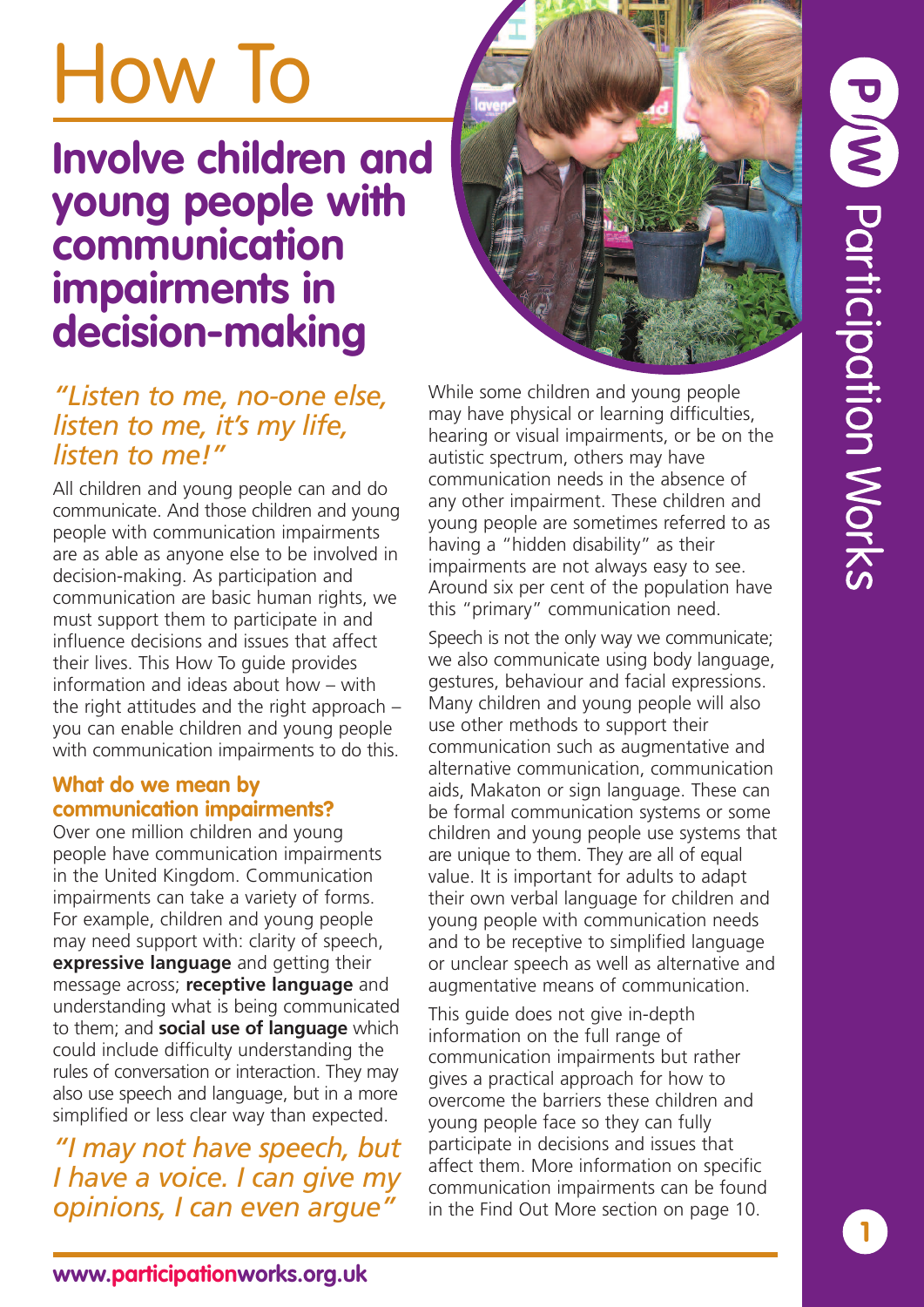### **Key Policy and Legislation**

#### **United Nations Convention on the Rights of the Child (UNCRC)**

The UNCRC contains 54 articles detailing children and young people's rights with Articles 12 and 13 of the UNCRC enshrining the right of all children and young people to express their views and for these to be taken into account in decisions that affect them. In addition, it gives children and young people the right to request and receive information in a format of the child or young person's choice. Further to this, Article 23 focuses specifically on disabled children and young people, recognizing their right to dignity, independence and active participation within their community.

#### **Disability Discrimination Act 1995**

The Disability Discrimination Act 1995 (DDA) provides protection for disabled children, young people and adults in a number of areas, including access to services covering those in the statutory, independent and voluntary sectors. It requires service providers not to treat a disabled person less favorably for a reason related to their impairment than they would treat a nondisabled person. It also requires service providers to make 'reasonable adjustments' for a disabled person to make the service more accessible.

#### **Disability Discrimination Act 2005**

The Disability Discrimination Act 2005 places a new positive duty on public authorities to promote disability equality. The Disability Equality Duty requires public authorities, including local authorities, mainstream and special schools, to develop a Disability Equality Scheme. One of the key elements of this is the requirement to involve disabled people in the development of the Disability Equality Scheme and its action plan.

### **Barriers to participation** *"Don't judge a book by its cover – we can all make choices"*

Participation has never been so high on the agenda. Yet children and young people with communication impairments are still much less likely to be involved in decision-making processes than those without them. It's time this changed!

So what are some of barriers children and young people with communication impairments experience?

*The assumption that speech is the only or best way to communicate*. All methods of communication are equally valuable. We need to ask not **if** children and young people can communicate, but **how** they do.

*The assumption that a child or young person who has some verbal language has age appropriate communication*. Many children and young people with communication needs become very adept at disguising the true nature of their understanding or levels of expressive language.

*Staff may not understand communication impairments or feel they have the right skills.* Staff need training to develop their skills and knowledge and to develop their confidence.

*Communication impairments may not always immediately be 'visible'*. This could mean people do not realise a child or young person needs support with their communication. This is why it's so important to find out what support children and young people require as far in advance as possible, to spend time getting to know them and to learn how they communicate.

*Children and young people not having access to their communication system.* For example, if a child or young person uses a communication book or aid, this should be kept with them at all times, not just in certain settings or at certain times.

*Not allowing enough time*. Many children and young people need additional time to process the language they hear and to formulate their responses. Given time and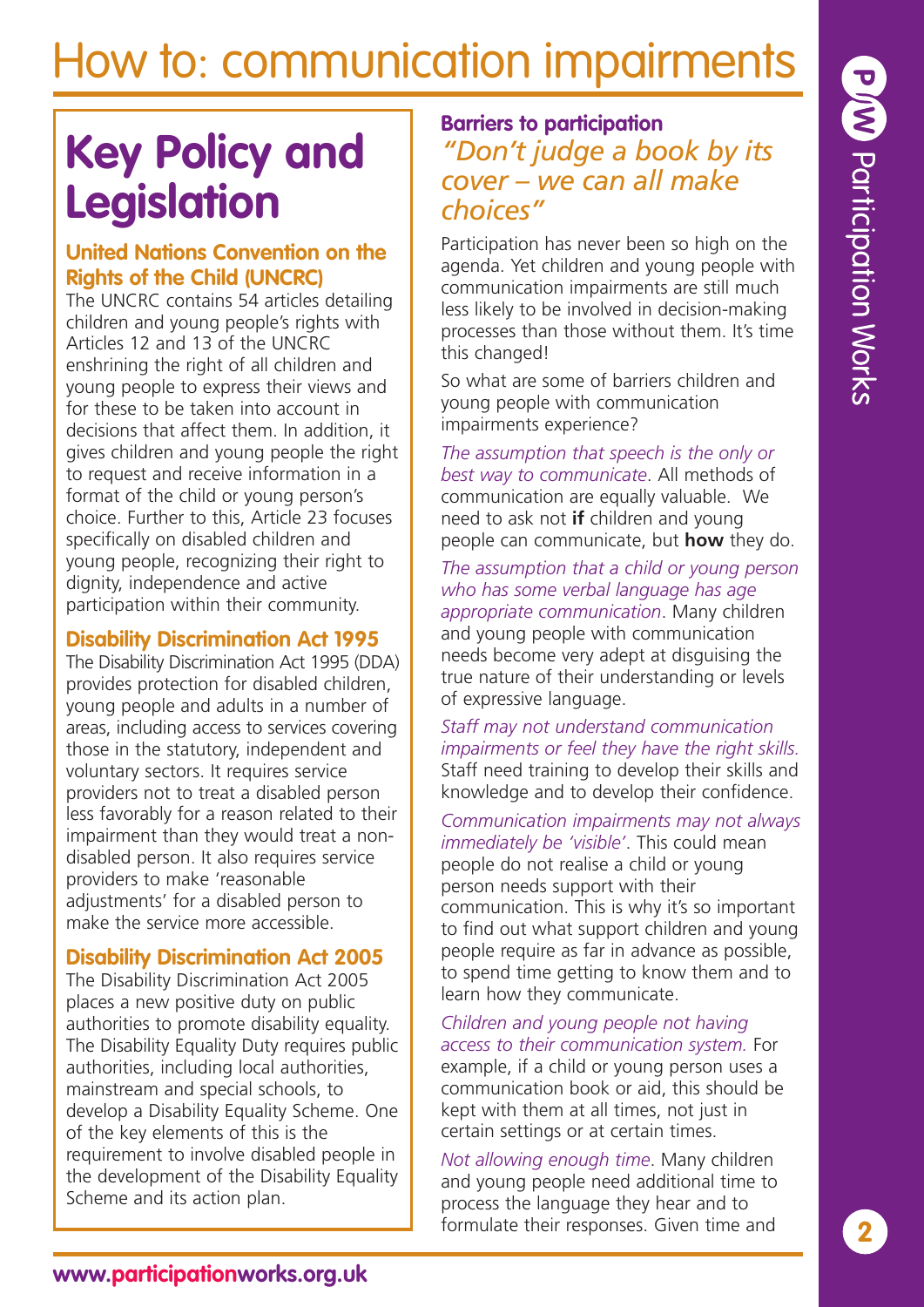support they can make the contributions of which they are capable.

#### *Expecting children and young people to 'fit in' to adult models of participation.* For

participation to be meaningful it needs to be an on-going child-centred process that is flexible and adapted to the child or young person and the ways they communicate. For example, this should include a range of approaches – such as observing their body language, recognising the range of ways they communicate – to build up a holistic picture over a period of time.

*Low expectations*. All children and young people can and do communicate. It's up to us as adults to make the effort to understand, to be open to their communication attempts and adapt to the way children and young people communicate.

*Inaccessible activities*. Activities need to be adapted to the child or young person. Otherwise they may be excluded and not given the opportunity to have their views heard. Providing a range of activities for children and young people to express their views benefits all children and young people and can make things more fun and meaningful for everyone.

*Lack of previous involvement in decisionmaking*. If children and young people have not been involved in or have been excluded from decision-making processes before, they may not have the confidence to express their views, think their views are not valued, or feel they need to give adults the "right" answers. It's important that we support children and young people to develop their confidence and practise their skills. This includes showing them we value their views and involvement and that any attempt at communicating is welcomed. Having the opportunity to participate in decisions about their every day lives can also give them the confidence to participate in larger decisions.

### **Making participation a reality**

*"You can find out what's best for us by involving us" "If you don't listen to what we want – how can you give us what we want"*

#### **Creating the right culture in your organisation**

Creating an inclusive culture is the key to enabling children and young people with communication impairments to participate effectively in decision-making. This requires a commitment at all levels and an understanding that it is everyone's responsibility.

Creating an inclusive environment where all children and young people can participate is an on-going process and needs to be based upon the social model of disability. Here the focus is on identifying the barriers that prevent children and young people participating and finding solutions, rather than expecting them to adapt or 'fit in'. The focus is on the child or young person's strengths. An inclusive, accessible and communication-friendly environment benefits everyone – not just children and young people with communication impairments – and is good practice for everyone.

Some of the key things your organisation should consider are:

- Does your organisation have a participation policy that is inclusive of children and young people with communication impairments?
- Are all your organisation's policies inclusive and accessible for children and young people with communication impairments? They should recognise:
	- All children and young people can and do communicate.
	- Staff need to be skilled in recognising the level and means of children and young people's communication to support participation effectively.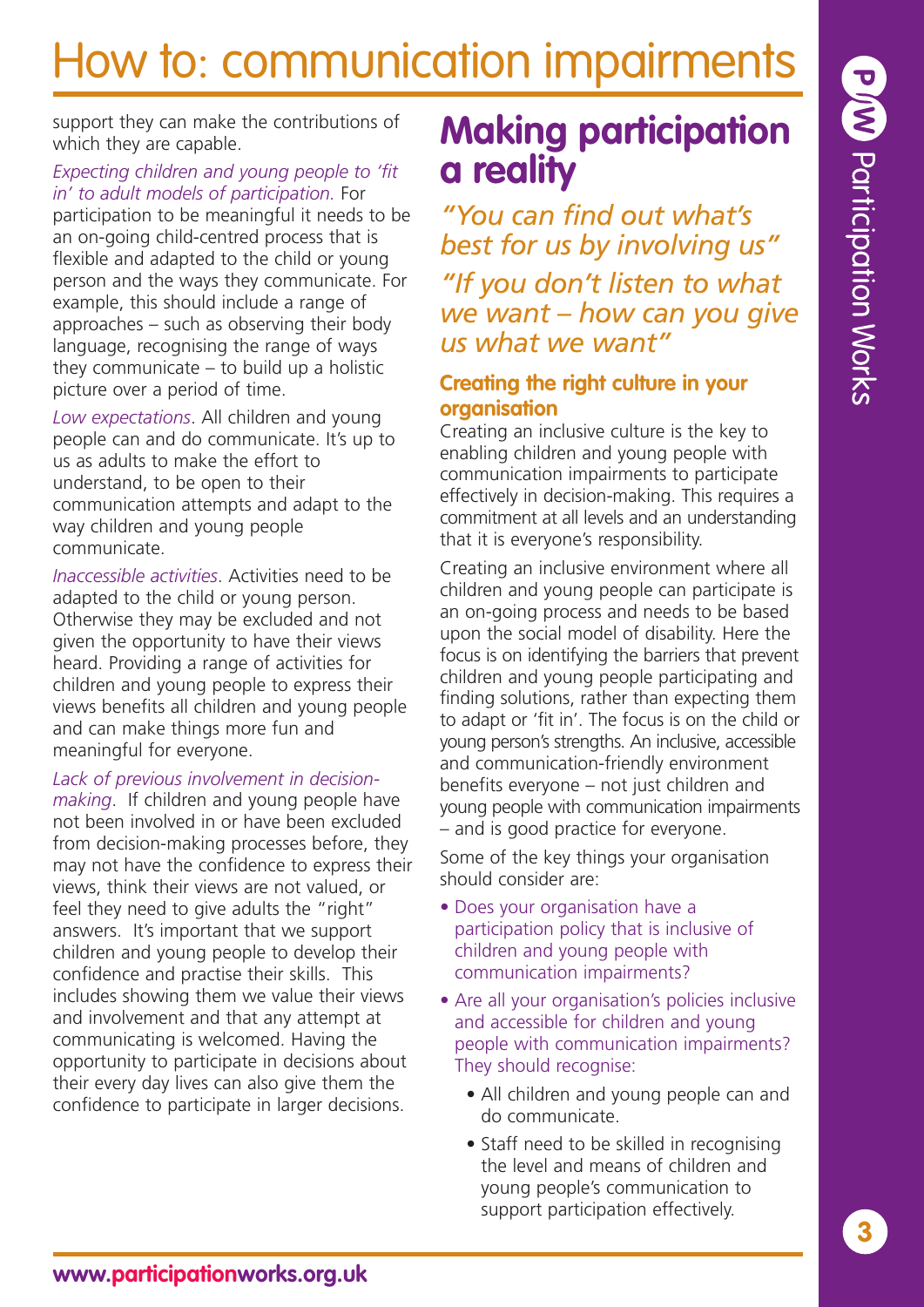- The views of all children and young people, including those who do not use speech, are equally valued whatever their method of communication.
- The rights of children and young people with communication impairments to participate.
- Have you contacted other organisations, particularly those led by disabled people, to support you in the process of becoming inclusive?
- Does your organisation:
	- Display positive images of disabled children and young people with communication impairments?
	- Show its commitment to the social model of disability?
	- Proactively identify barriers and seek

solutions to the involvement of children and young people?

- Positively promote disability equality?
- Provide disability equality training for all staff?
- Allow the time required?
- Provide communication skills training for staff to enable them to effectively communicate with ALL children and young people?
- Involve ALL children and young people in all issues as a matter of course?
- Have a charter of shared values developed in partnership with ALL children and young people?
- Regularly review (or develop new) polices with children and young people with communication impairments?

### **Case Study One Bridges, Bolton Getting involved in funding bids**

The opportunity to apply for Youth Opportunity Funding (YOF) is a relatively straightforward matter for groups of young people who are able to articulate their priorities and argue their case. For children and young people communicating without words, it is essential to be more creative in establishing what is important to them and for what they would like to apply for funding.

At a residential short break care house in Bolton, team members had experienced lots of very positive responses from the young visitors when they were able to go into the garden. Team members struggled however to keep the experience of being outside stimulating and interesting as their visitors were physically unable to take part in traditional games and play activities. They decided to try and find out more about what would interest the young people when spending time outside. They took the young people to a local garden centre to give them the opportunity to see, smell and touch different plants, garden ornaments and furniture. They took the young people to a butterfly farm and on a nature trail and watched their reactions to smaller insects and birds. They were able to identify plants and feeders that would attract different birds and insects. Research with families and schools identified a range of equipment that would be more meaningful to the visitors.

The YOF application was submitted as a before and after garden plan with photographs of the young people's reactions to the different opportunities offered. The application was successful and a wonderful sensory garden and play equipment was funded.

Bridges provides short break care for disabled children and young people in Bolton. It comprises Bolton Shared Care (a family based short break care scheme, providing short break foster care, sitting and befriending), two residential short break care houses and a family support team. Between us, we support around 250 children and young people with a whole range of skills and interests.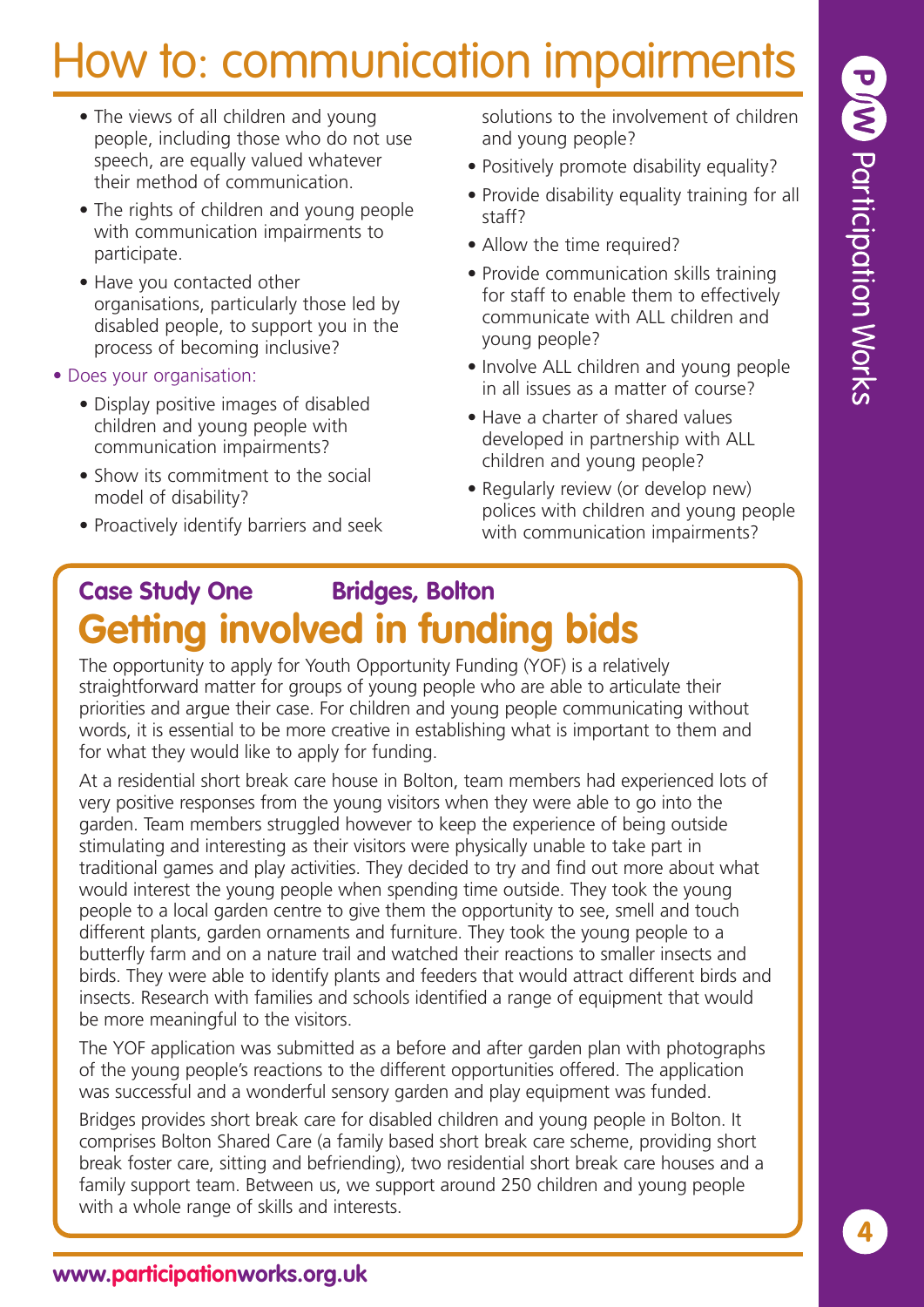### **Creating accessible information**

### *"My voice is my power"*

### *"Frustrating when you don't tell us stuff"*

Information is central to enabling children and young people to make informed choices and decisions. One of the main barriers to participation for children and young people with communication impairments is the lack of accessible information. This could be information about specific issues or how you advertise your organisation to make sure all children and young people know about it and can get involved in the first place.

To be inclusive of children and young people with communication impairments, information needs to be available in a variety of accessible formats; visual or multi-sensory information is often easiest. Other examples include, easy read versions, photographs, pictures or audio. The children and young people also need the opportunity to respond in as many different ways as possible; through creative opportunities such as art or drama, experientially, verbally or through their chosen means of communication.

It's not just the format you need to think about. Children and young people with communication impairments may also need adults to use simplified language or vocabulary. They may need additional time or support to absorb and understand information and to develop their messages, responses or opinions so they can contribute meaningfully and equally.

Remember, it's a child or young person's right to have accessible information and a range of accessible ways to contribute.

When developing information think about the following things:

• What is the information for? To advertise your service? About a specific issue? Having clear aims about the type of information will make it easier to develop and easier to understand.

- Who is the information for? Is it for a specific child or young person? Or do you want to make it as generically accessible as possible?
- Is the information you provide in a range of accessible formats, such as easy read versions? Creating accessible information doesn't need to be expensive or difficult. For example, using photographs, shorter sentences or pictures can all easily make something more accessible.
- Find out about the specific communication requirements of the children and young people you are working with so information can be provided appropriately.
- How and where is information located? Is it in places children and young people with communication impairments can access it?
- Is there support available for children and young people to access the information?
- Involve children and young people in the development of information – they're the experts.
- Give children and young people information in advance e.g. before a meeting or activity so they have enough time to absorb it and decide what they want to say about it.
- Regularly review information with children and young people.
- Feedback on children and young people's involvement should always be provided in the child or young person's preferred way.

### *"Tell us what's changed"*

- Ask children and young people how they would like information to be provided.
- Providing information in a variety of formats benefits all children and young people and it can be fun developing it!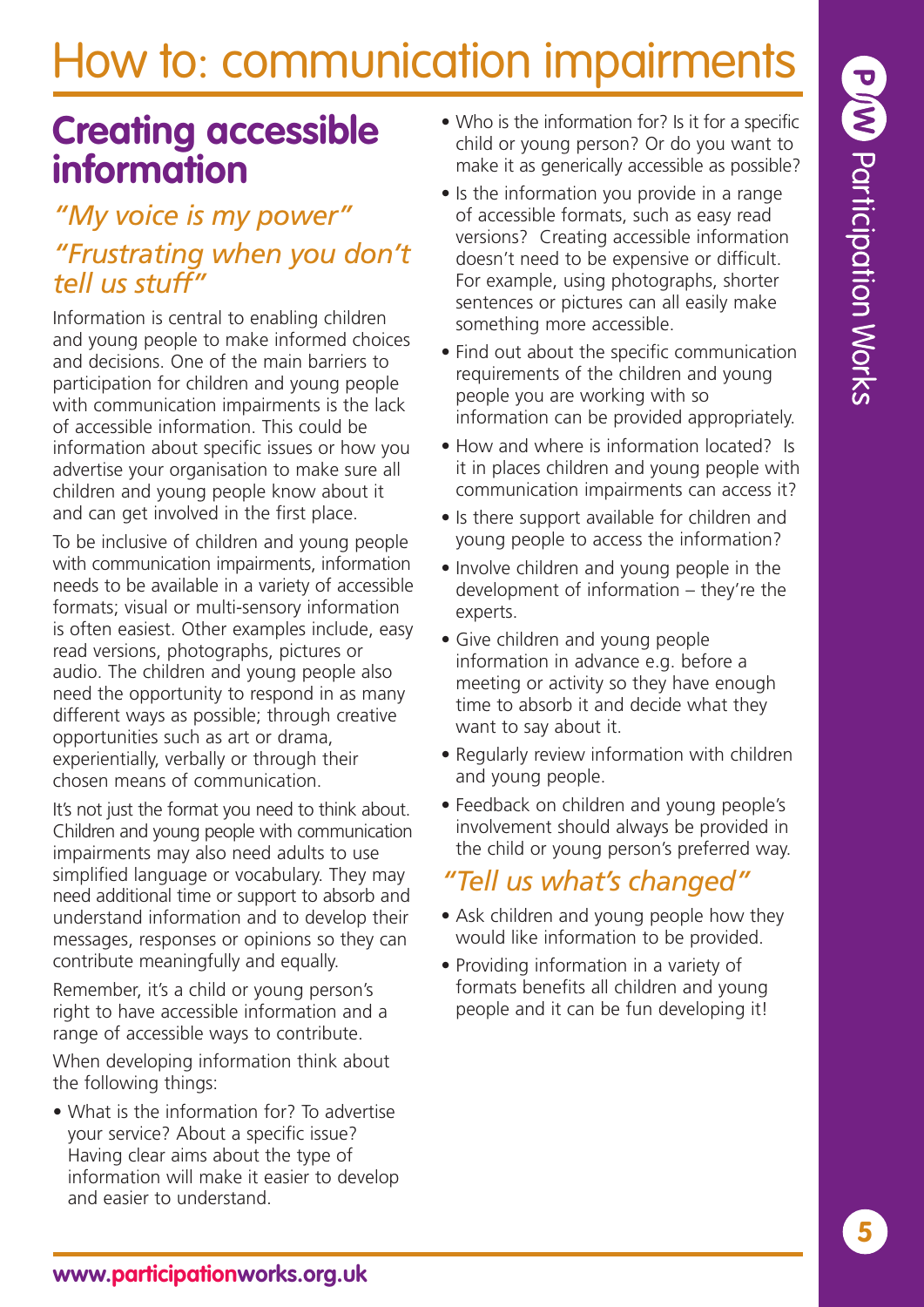### **Case Study Two Bridges, Bolton Every picture tells a story**

Photographs have long been used as a way of keeping a photographic record of activities, likes and dislikes and as a way of prompting discussions. At Bridges we were introduced, as part of a "Photo Voice" project, to the concept of the children and young people having their own cameras to take photographs of what captured their interest. The results for young people communicating without words were particularly enlightening.

We had always known from Gary's reactions that he enjoyed bowling, certain cafes and soft-play areas. After giving him a camera at these places he produced a series of interesting images of different colours and lights from different angles and distances. It became clear that the activity itself was perhaps of secondary interest with lighting and colour his main focus. We began to consider the lighting as a factor when planning activities and had another insight into interpreting Gary's behaviour and responses, both positive and negative, in different situations.

Emma was not interested in manipulating the camera herself but her carers took photographs immediately after she had been examining an item; looking through or focusing on something from as near to her perspective as possible. If she had been dangling upside down from a swing, spinning around, or peering closely at a leaf, they repeated the action and photographed what they saw. They produced a series of photographs that illustrated the way Emma liked to see the interplay of natural light through objects and the range of textures she enjoyed. What we had previously seen as aimless wandering we now saw as much more focused and purposeful as there was no doubt Emma was captivated by certain effects and textures.

### **Safeguarding**

### *Participation…"It's our right" "Don't judge a book by its cover – we can all make choices"*

Safeguarding is central to all decision-making activities and it is vital that safeguarding polices and procedures are inclusive of children and young people with communication impairments. It's about making sure children and young people's rights are respected and ensuring participation becomes a reality. Further information on safeguarding can be found in the How To Safeguard Children and Young People guide but when supporting children and young people with communication impairments you may also need to consider the following:

• How is information provided to support children and young people to make

informed choices about whether they want to be involved, to what level and to enable them to give their consent? Is this accessible for everyone?

- What different methods are in place to ensure children and young people know how to make complaints or raise concerns? Are they accessible for children and young people with communication impairments?
- Do staff have a clear understanding of how individual children and young people communicate and how to support them effectively?
- Have children and young people with communication impairments been involved in developing polices and procedures?
- Children and young people are the experts in their own lives and their dignity should be respected. Are children and young people with communication impairments involved in telling adults how they want to be supported and choosing the people that support them?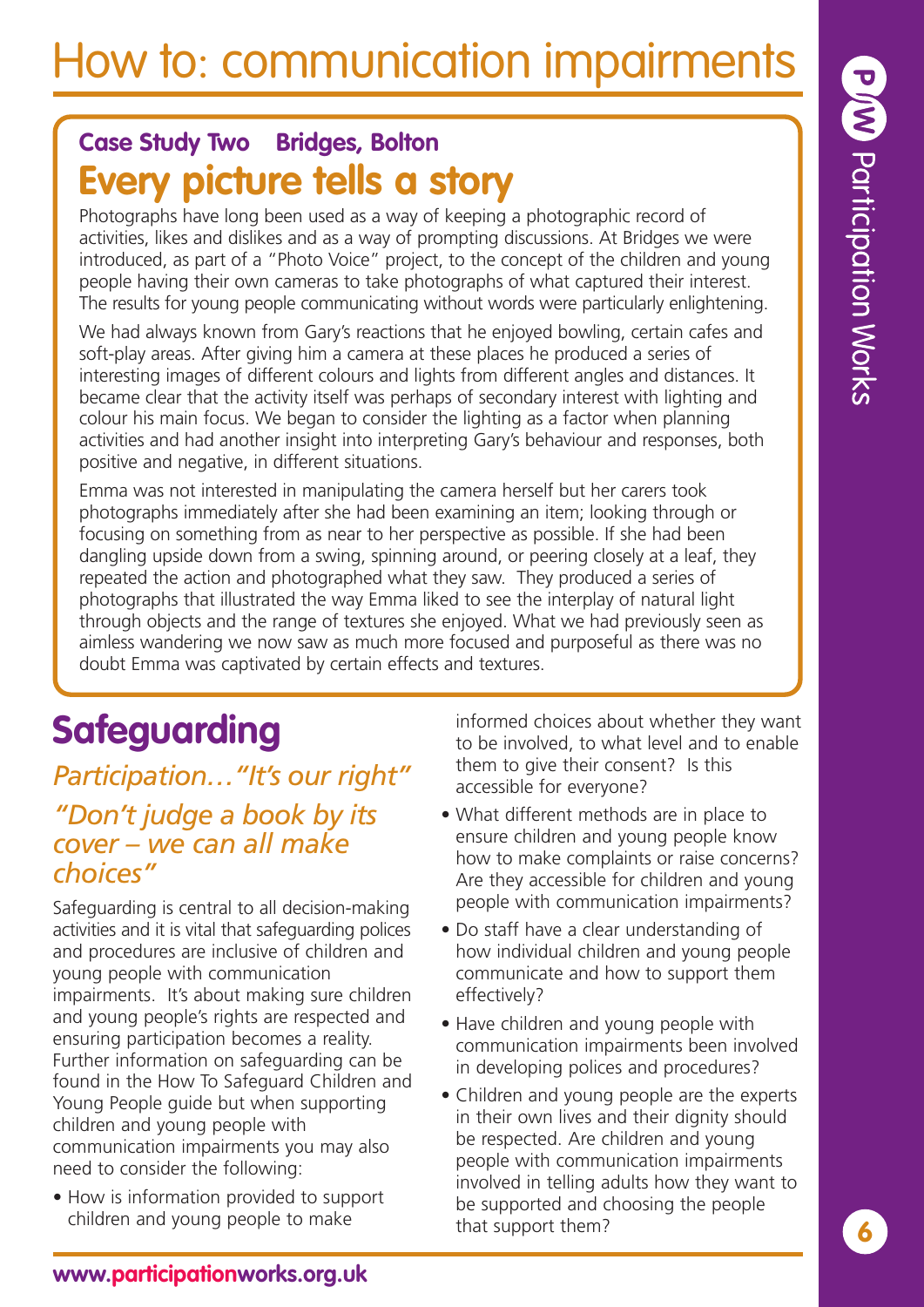### **Case Study Three 1 Voice Everybody can make a difference**

1 Voice is a national support network for children and young people who use communication aids and their families. Underpinning all their work is the belief that everybody has something to say and can make a difference.

Key to the success of 1 Voice is the involvement of role models. These are older young people or adults who work alongside and support children and young people at 1 Voice events such as weekend training and activity sessions. All of them use communication aids and some have been members of 1 Voice for years. Others are keen to share experience and expertise developed elsewhere. In addition to leading sessions on issues such as living independently, they inspire and motivate children and young people and can help families have higher expectations of their own family members.

Recently young people involved in 1 Voice wrote and produced a music DVD called Listen to Me. The song and video told viewers about themselves and gave top tips on how to talk with young people who use communication aids. The DVD has been really successful and has been distributed all over the world. The young people involved have received a Diana Award for their work to raise awareness of disability.

Being recognised formally for taking part is really motivating for any children and young people. 1 Voice also feels that children and young people's participation needs to be acknowledged in other ways too – so they always make sure that they keep in contact, send thank you letters and cards, and ensure as many people hear about their work as possible.

In a group where many different forms of communication aid are being used it is not always possible to provide all participants with individually tailored update letters or information. This does not need to be a barrier to getting things done. At 1 Voice they are open with people about what they are doing, why they are doing it and enlist the help of the young people's care workers and supporters. They keep all their communications jargon free, in young people's language and in big plain font. This makes sure everyone is kept in touch, has every opportunity to get involved and can have their say.

### **Getting to know children and young people**

*"If you give us respect – we'll give you respect"*

*"Help us make decisions by giving us your time – enough time"*

*"Show us you want to listen"*

Developing effective relationships with children and young people with communication impairments is key to effective participation. This is not only so you can spend time getting to know them, their levels of understanding and the way they communicate in different contexts but more importantly, so they can get to know and trust you.

### *"Trust us – we need to trust you"*

We often ask children and young people for a lot of information about their lives but rarely give the same back. Something simple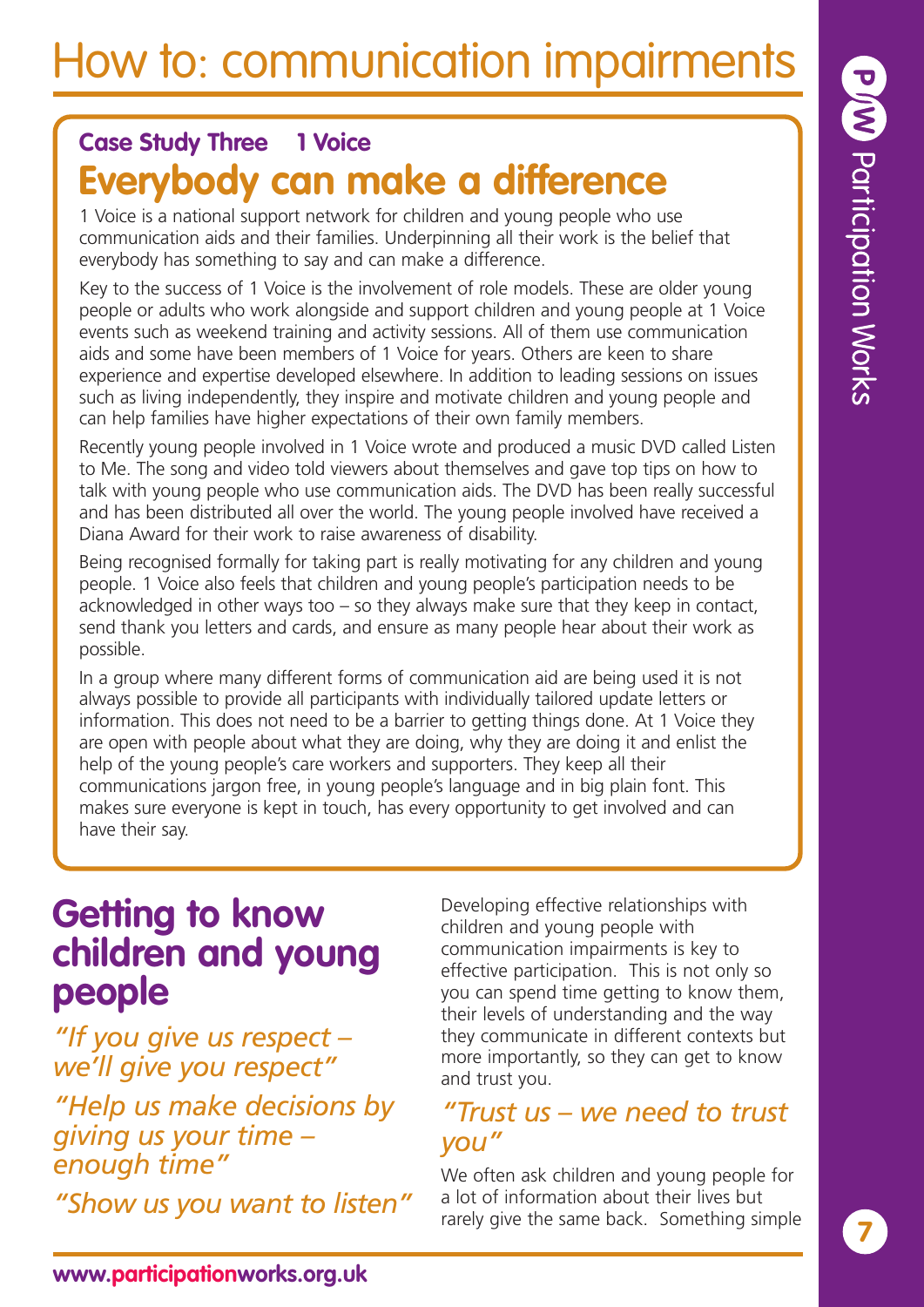like developing a photographic pen picture of yourself, which tells them a bit about you can be a great way of supporting them to get to know you.

It is also important to be aware of the balance of power that exists between adults and children and young people and how this might impact on their involvement in meaningful decision-making. The process should be child-centred, with the child or young person in control of the process, including who supports them and how they are supported. It is also vital that they are shown their views and their involvement is valued.

### *"Don't guess what we want"*

In addition to finding out about the different ways they communicate, you should find out how they want to be involved and how **they** want **you** to support them. This could include talking to other people in their lives (with their permission). Be careful not to substitute the views of the young person with those of people that know them.

### **Top tips for making it happen**

- Give children and young people with communication impairments enough **time**.
- Communication is a two-way process how you communicate with the child or young person and how they communicate with you. Learn from each other
- Know the child or young person well and know their levels of understanding so that you can present information in an accessible way.
- Know how they communicate so that you can provide a range of opportunities for their contributions that include their chosen method.
- Make sure you give the child or young person the opportunity to endorse that you have interpreted their views correctly.
- Provide and use a range of approaches, activities and methods to gain and record children and young people's views – this is better for everyone.
- Build on your strengths and the many communication skills you already have.
- If at first you don't understand what a child is communicating, keep trying and keep asking. Don't pretend you've understood or finish their sentences for them.
- Repeat things back to the child to clarify if you've understood what they meant. You could ask them to show you or take you to what they mean or use things like pictures to facilitate understanding.
- Don't make assumptions about a child or young person's 'ability' to communicate – it's not **if** but **how**.
- Use a variety of methods to support communication, such as photos, objects or pictures. Make sure you have recorded how a child or young person communicates and keep adding to this over time. Make sure all staff know about it.
- A can-do attitude is your most important tool.
- Avoid using jargon, figures of speech, abstract terms or sentences that are too long.
- Always focus on what the child **can** do.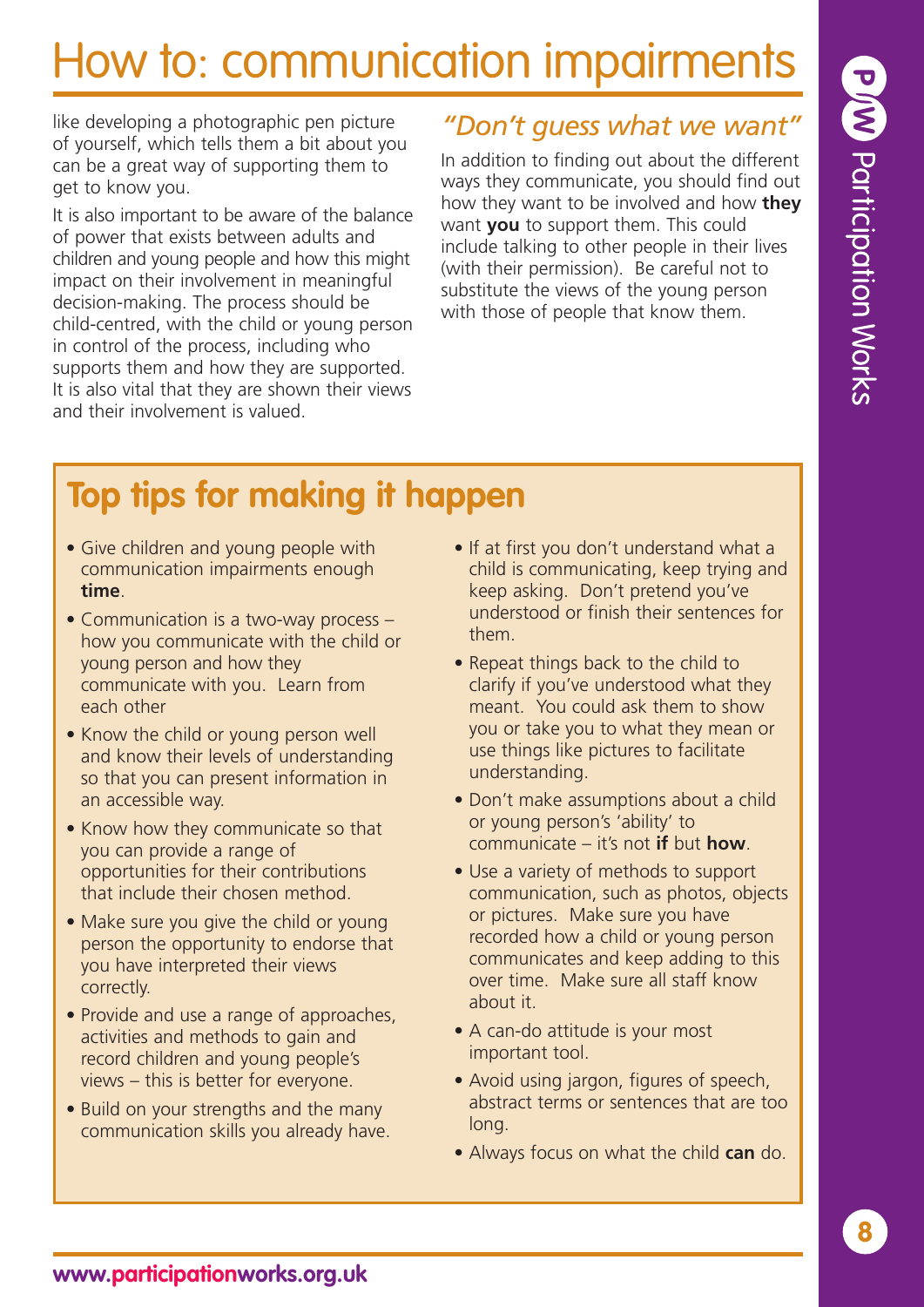### **Practical ideas for involving children and young people with communication impairments**

### *"Empower us" "Gives us new skills"*

**Communication passports.** Some children and young people use communication passports that are written in the first person and belong to the child and their family. They are unique to each individual child and contain key information that anyone who meets the child needs to know. It could include information about how they express their likes or dislikes; say yes or no; how they like you to communicate with them. They often include three columns headed 'when I do…", "people think I mean…" " you should do…". More information on communication passports can be found in the Find Out More section on page 11.

**Photographs.** Photographs are an excellent way of supporting communication and can be used in a variety of ways. For example, children and young people can take photographs of things that they like or dislike, what's important to them, or of things they would like to change. Photographs can be taken of children and young people (with consent, of course) to record their time and the things they enjoy. They can also be used to make information more accessible and the environment more communication friendly. You could develop an information sheet about your organisation with pictures of the staff, places or activities so that children and young people know what to expect when they come. Photographs can also be used to support children and young people to make choices. You could develop a choice book containing photos of the different activities or choices on offer, so that children and young people can look though and show

you what they want or ask them to point to what they like or dislike.

**Pictures and symbols.** Pictures and symbols can both be used to make written information accessible and to support language. For example, pictures of different facial expressions can be used to support children and young people to say what they like or don't like in pictorial questionnaires.

**Use a variety of approaches.** There is no one set way children and young people communicate or one set approach. Using a variety of methods including observation will make children and young people's participation more meaningful.

**Creative methods.** Creative methods such as art, drawing or drama can be great ways of supporting children and young people to express their views and are adaptable and accessible. More information on using creative methods can be found in the How To Use Creative Methods for Participation guide.

**Talking mats.** Talking mats are an interactive resource that use three sets of pictures:Topics – to show the topic being explored; Options – to show the different options or choices; and Visual Scales – to show how they feel about each choice using pictures of different emotions. Children and young people are supported to indicate how they feel about each option or choice one at a time. There is more information in the Find Out More section on page 10.

**Video or audio.** Video cameras or Dictaphones can be used by children and young people to express their views by recording their views and listening or viewing information.

**Mosaic approach.** This is a child-centred and adaptable approach that was initially developed to gain the views of young children. The first stage collects and records information through observations, photographs or videos, mapping and roleplay. Following this, all the information is collated and reflected upon. There is more information in the Find Out More section on page 11.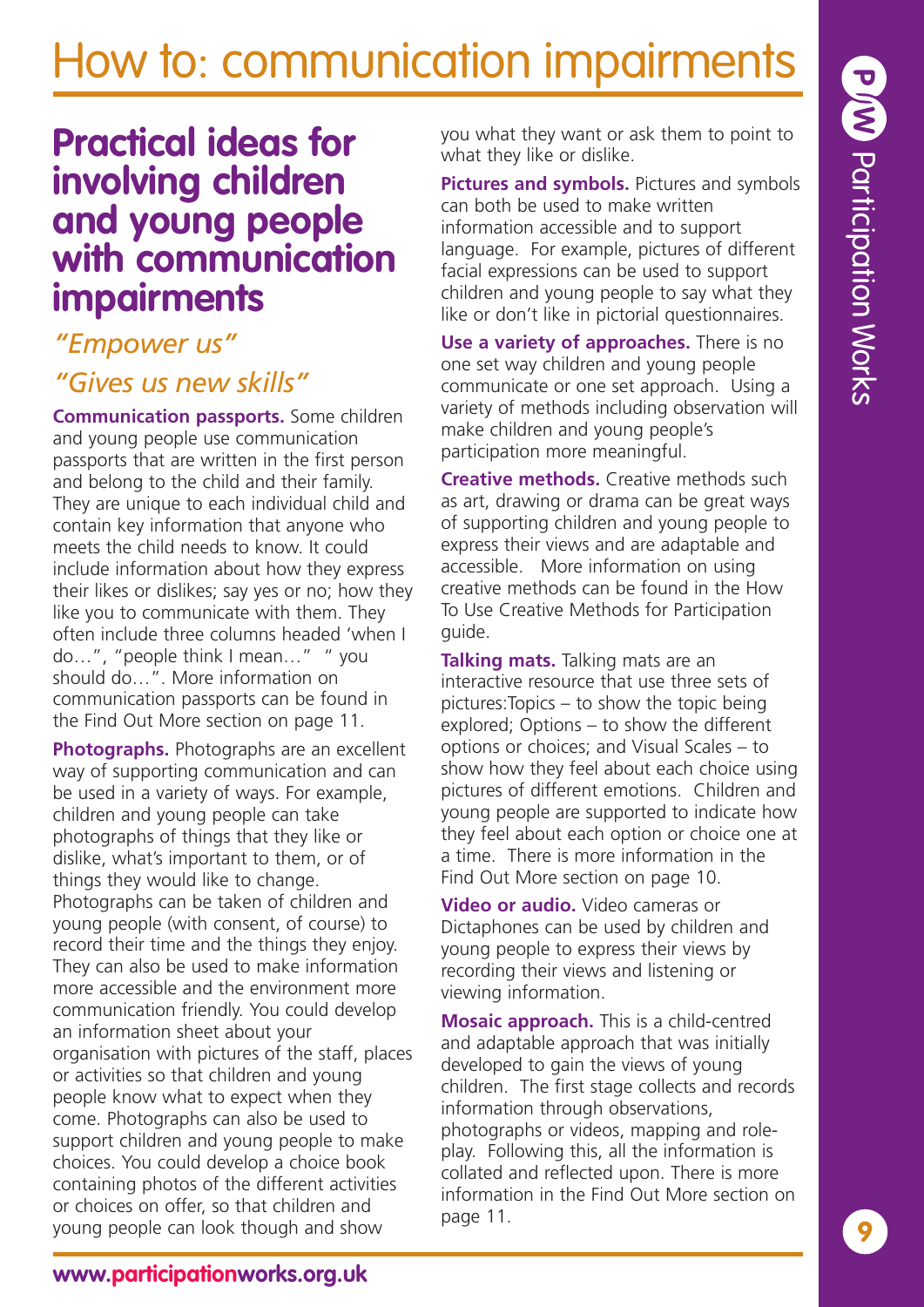### **Find Out More**

This list of organisations and publications should help you to find more detailed information and follow up areas of interest.

#### **Organisations and websites**

The **ACE Centre** provides support and advice on children and young people with complex physical and communication impairments. Further information and resources are available from: www.ace-centre.org.uk

**Afasic** seeks to raise awareness and create better services and provision for children and young people with speech and language impairments. Further information and resources are available from: www.afasic.org.uk

**BT Betterworld** provides resources to support communication skills in all children and young people. Website: www.btbetterworld.com

**The Communication Trust** aims to raise awareness of the importance of speech, language and communication across the children and young people's workforce. Further information and resources are available from

#### www.thecommunicationtrust.org.uk

The **Disability Toolkit** is a website established by the Children's Society to support professionals to involve disabled children and young people in participation and decision-making. The website has a database of resources and practice examples. For more information visit: www.disabilitytoolkit.org.uk

**I CAN** works to promote the development of speech, language and communication skills in all children and young people with a special focus on those who find this hard. Further information and resources are available from www.ican.org.uk

**Making Ourselves Heard** is a project led by the Council for Disabled Children. It promotes the active participation of disabled children and young people in all decisions and issues that affect them. For further information visit: www.ncb.org.uk/cdc\_moh

**Talking Mats** is a low-tech communication framework involving sets of symbols. It is designed to help people with communication difficulties to think about issues discussed with them, and provide them with a way to effectively express their opinions. Website: www.talkingmats.com

**Talking Point** provides information and resources about communication for professionals and parents, plus links to other information and websites. Website: www.talkingpoint.org.uk

**1 Voice** is a support network for families involved with communication aids and welcomes children and young people, professionals, families and anyone interested in alternative or augmentative communication (AAC). Further information is available from: www.1voice.info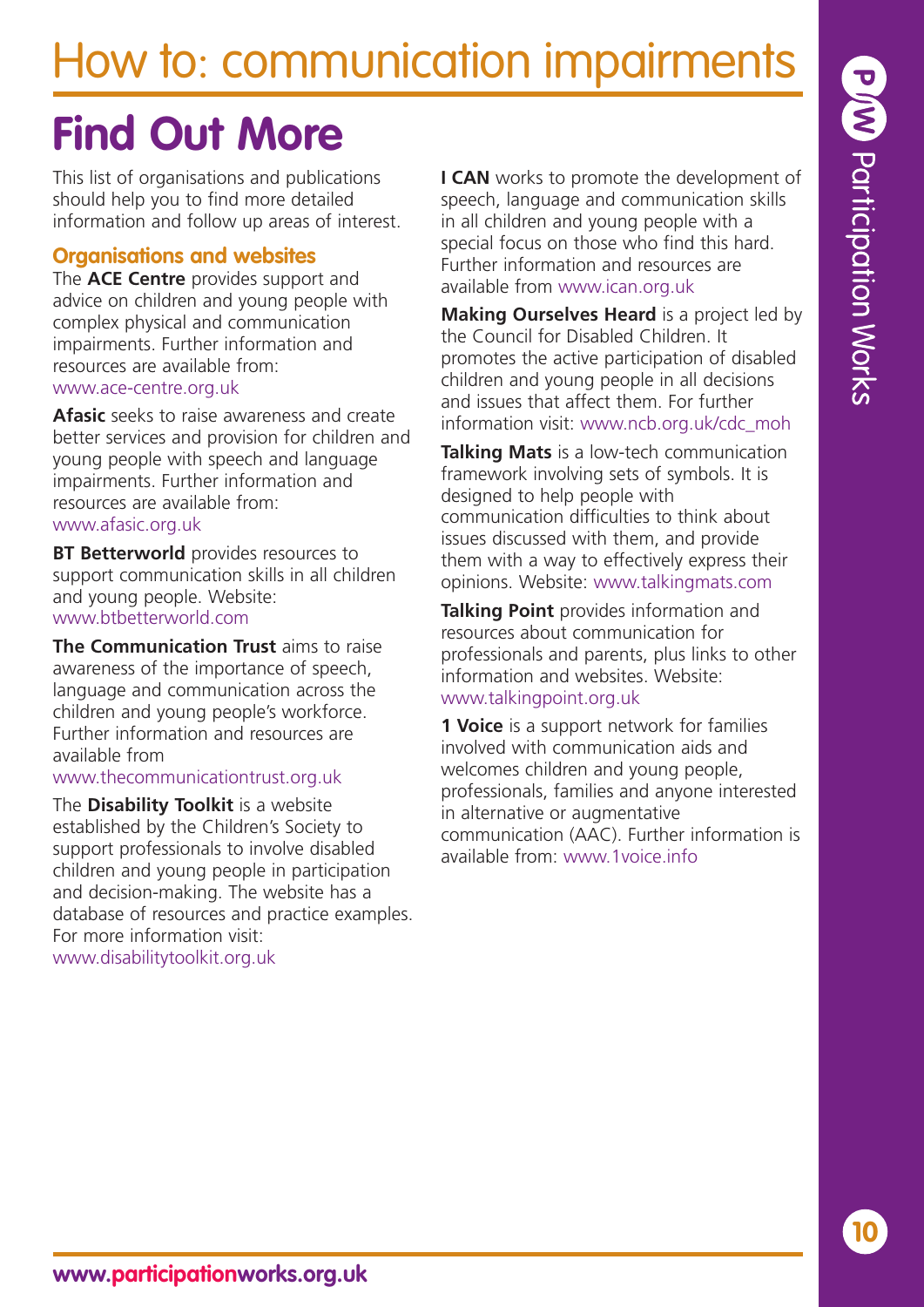## **P/W Participation Works My Life, My Decisions, My Choice** The Children's Society (2007) Disabled young people have assisted The

Children's Society in developing a set of resources to aid and facilitate decision-making. The resources are aimed at both disabled young people and the professionals that work with them. Download all the resources at: sites.childrenssociety.org.uk/disabilitytoolkit/a bout/resources.aspx (accessed 18 March 2008)

#### **Personal Communication Passports** CALL Centre (2003)

A resource outlining the key principles of making and using communication passports as a way of documenting and presenting information about disabled children and young people who cannot easily speak for themselves. Available from

#### www.callcentre.education.ed.ac.uk/

(accessed 18 March 2008) where the resources can be explored online before purchasing. Tel: 0131 651 6236. A website to specifically address questions about planning, creating and using passports can be accessed at

www.personalpassports.org.uk or www.communicationpassports.org.uk

#### **Top Tips For Participation: what disabled young people want**

Council for Disabled Children and Participation Works (2008) A poster, highlighting in disabled young people's own words, their top tips for participation. Available from: www.ncb.org.uk/cdc\_moh

### How to: communication impairments

### **Publications**

Clark, A and Moss, P (2001) *Listening to Young Children: The Mosaic Approach.* National Children's Bureau in association with JRF.

The Mosaic approach is a multi-method one in which children's own photographs, tours and maps can be combined with talking and observing to gain deeper understanding of children's perspectives on the places in their early childhood.

#### Morris, J (2002)

#### *A Lot to Say.* Scope.

A guide for social workers, personal advisors and others working with disabled children and young people with communication impairments. Available to download from www.scope.org.uk

#### Watson, D and others (2007)

*I Want To Choose Too.* University of Bristol A resource aimed at teachers and others who support primary age children with little or no speech in decision-making, containing a range of practical, easy to use resources and ideas. Available to download at: www.bristol.ac.uk/norahfry/download/iwantt ochoosetoo.pdf (accessed 18 March 2008) or contact Debby Watson on 0117 3310988,

### **Resources**

### **I'll Go First**

The Children's Society (2006)

A CD ROM on using computer technology to enable disabled children and young people to make their views known in a fun and creative way. Contains new story boards and the option for disabled children and young people to record their views online. Available from www.childrenssociety.org.uk

### **Listen Up**

### Mencap (2004)

A toolkit of multi-media resources to help children and young people with a learning disability complain about the services they use. Available from Mencap www.mencap.org.uk